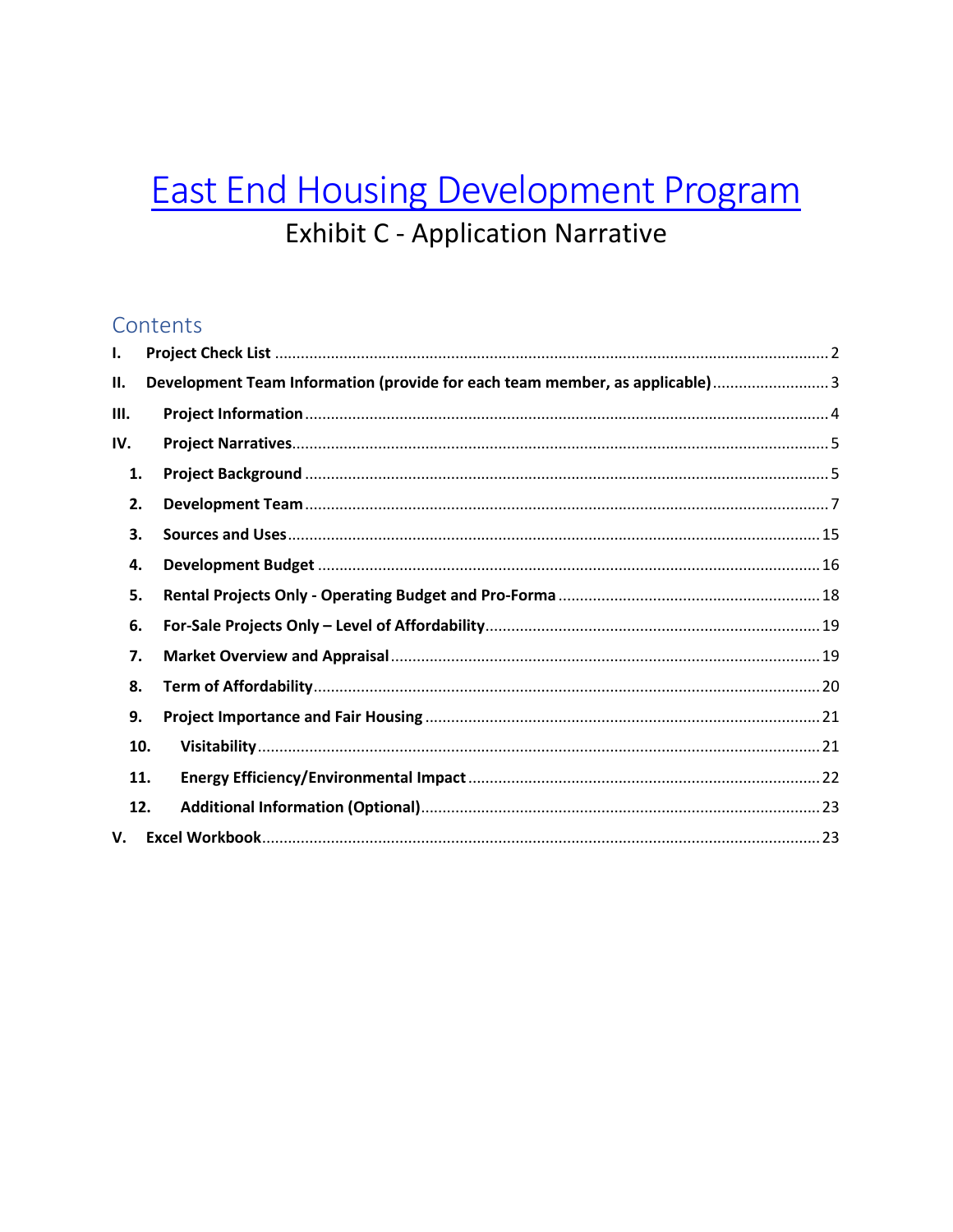## <span id="page-1-0"></span>I. Project Check List

Check  $\Box$  if statement is true.

| This project is a rental housing development                                                                                                                                                            |
|---------------------------------------------------------------------------------------------------------------------------------------------------------------------------------------------------------|
| This project is a for-sale housing development                                                                                                                                                          |
| The development team includes a non-profit applicant.                                                                                                                                                   |
| The project will result in no involuntary permanent displacement of existing residents.                                                                                                                 |
| The project is in the <b>East Liberty TRID Boundary</b> .                                                                                                                                               |
| The proposed project complies with all existing zoning requirements.                                                                                                                                    |
| The proposed project complies with Environmental and Historic Review requirements to<br>the extent required by the Federal Government, the Commonwealth of Pennsylvania,<br>and the City of Pittsburgh. |
| None of the development team entities will use the property for a personal residence.                                                                                                                   |
| The development team has site control extending at least 120 days beyond the date of<br>submission and will acquire the property no later than the EEHDP loan/grant closing.                            |
| The borrower and its principals are current on all federal, state, and local taxes.                                                                                                                     |
| If site control is via option to purchase, the date of option expiration is:                                                                                                                            |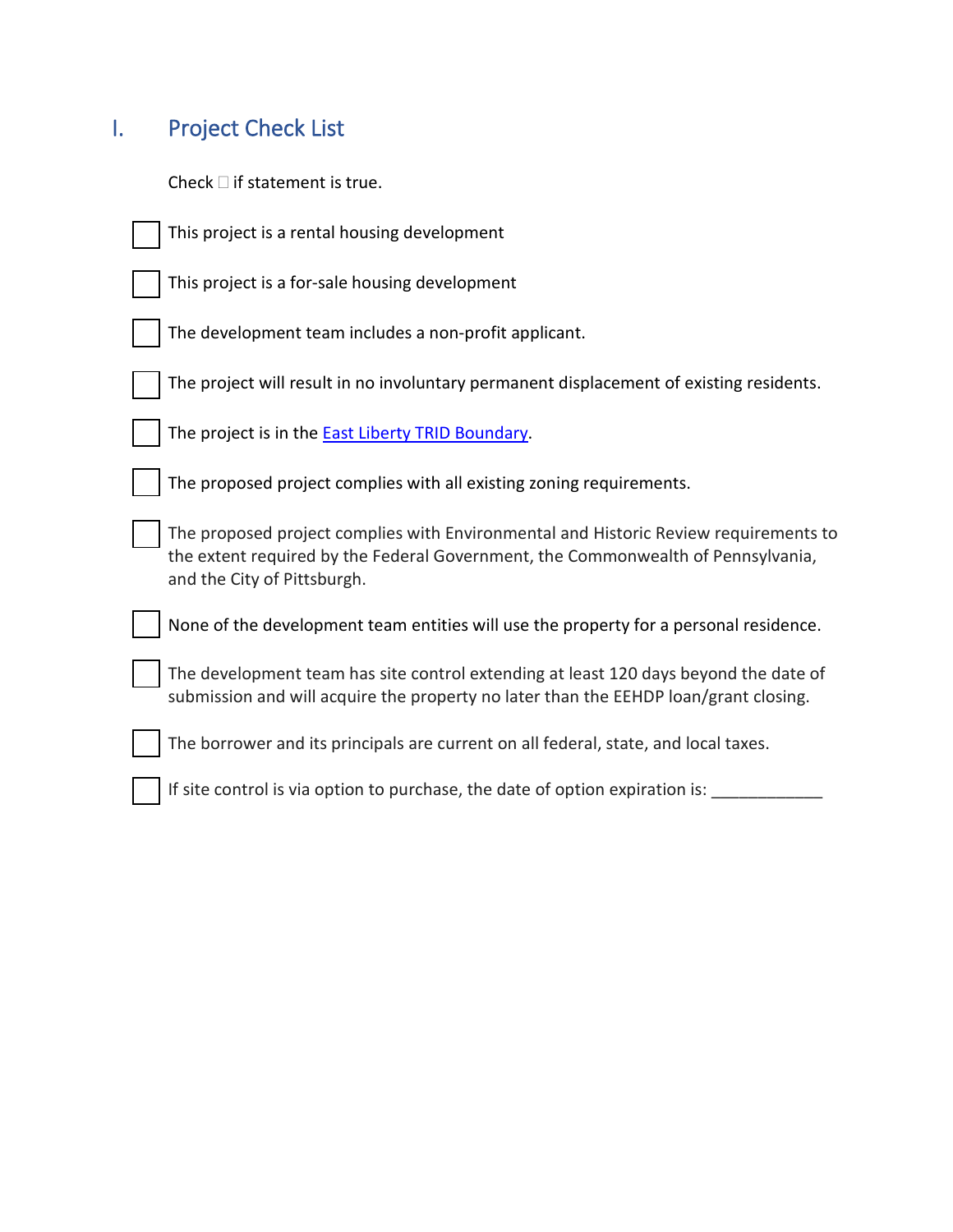| <b>Entity</b>                                                             | <b>Firm Name</b> | <b>Firm Mailing Address</b> | <b>Firm Website Address</b> | Federal Tax ID# |
|---------------------------------------------------------------------------|------------------|-----------------------------|-----------------------------|-----------------|
| <b>Borrower</b>                                                           |                  |                             |                             |                 |
| Developer                                                                 |                  |                             |                             |                 |
| <b>Non-profit Applicant</b><br>(if Developer is for-<br>profit developer) |                  |                             |                             |                 |
| <b>Architect</b>                                                          |                  |                             |                             |                 |
| <b>General Contractor</b>                                                 |                  |                             |                             |                 |
| <b>Property Manager</b>                                                   |                  |                             |                             |                 |
| <b>Services Provider</b>                                                  |                  |                             |                             |                 |
| <b>Development</b><br><b>Consultant</b>                                   |                  |                             |                             |                 |
| Tax Credit Investor (If<br>Applicable)                                    |                  |                             |                             |                 |
| <b>Proposed First</b><br>Mortgage Lender                                  |                  |                             |                             |                 |
| <b>Construction Manager</b>                                               |                  |                             |                             |                 |

## <span id="page-2-0"></span>II. Development Team Information (provide for each team member, as applicable)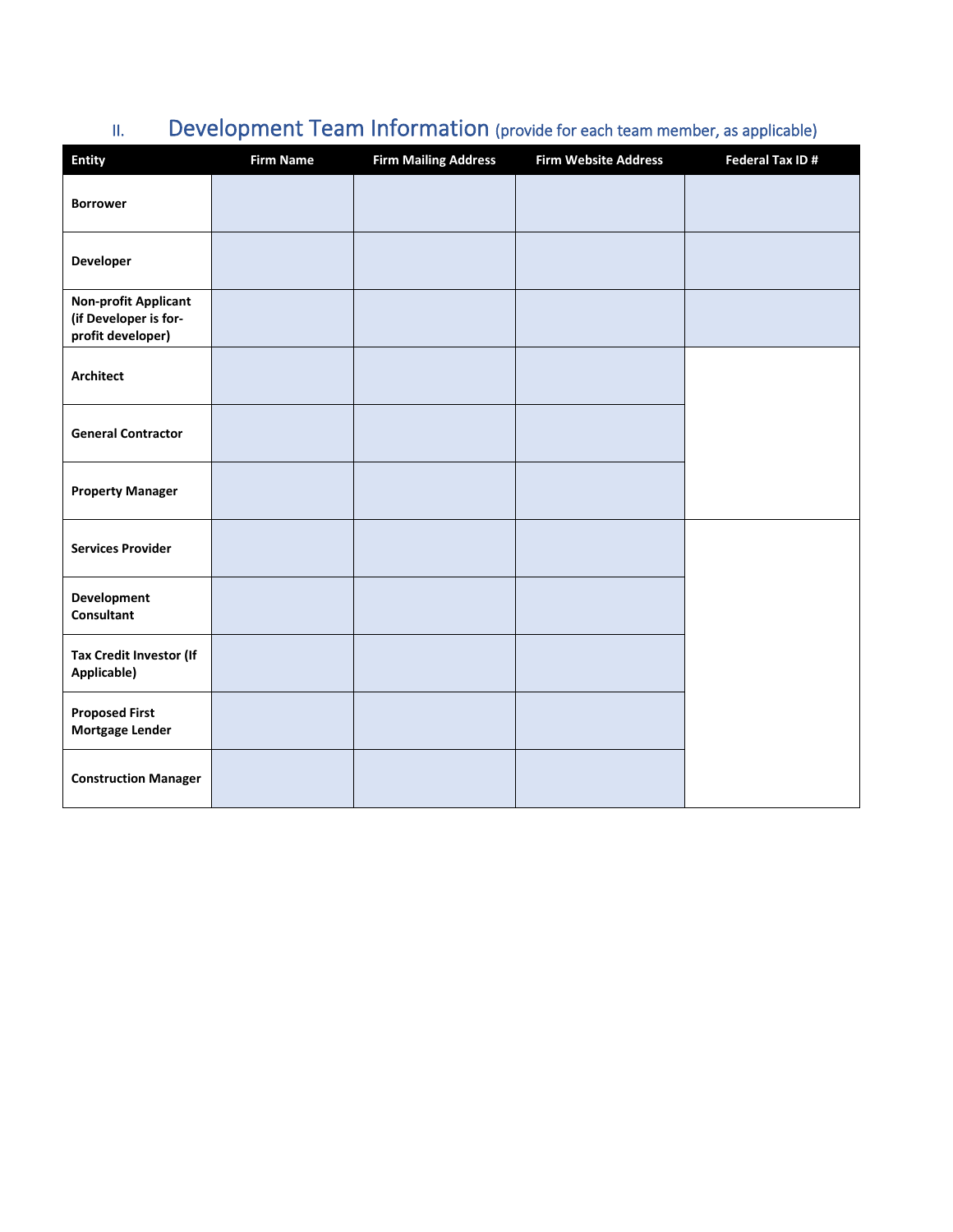## <span id="page-3-0"></span>III. Project Information

| 1. | <b>Project Name</b>                          |                                                                                                                                                                                 |
|----|----------------------------------------------|---------------------------------------------------------------------------------------------------------------------------------------------------------------------------------|
| 2. | <b>Project Location</b>                      |                                                                                                                                                                                 |
|    | Single Structure                             | Please check one of the below:<br>Rental<br>For-Sale<br>Development<br>Development<br>Please check one of the below:<br><b>Scattered Site</b><br>Multiple Contiguous Structures |
|    | 3. Total Development<br>Cost                 |                                                                                                                                                                                 |
| 4. | <b>Total EEHDP Funding</b><br><b>Request</b> |                                                                                                                                                                                 |

|                                            | Number of<br><b>Units</b> | <b>EEHDP Maximum</b><br><b>Funding</b> | <b>Requested EEHDP</b><br><b>Funding per Unit</b> | <b>Total Requested</b><br><b>EEHDP Funding</b> |
|--------------------------------------------|---------------------------|----------------------------------------|---------------------------------------------------|------------------------------------------------|
| Rental - Affordable to<br>$\leq$ 50% AMI   |                           | \$30,000/unit<br>\$500,000/project     |                                                   |                                                |
| For-Sale - Affordable to<br>$\leq$ 80% AMI |                           | \$70,000/unit<br>\$250,000/project     |                                                   |                                                |
| For-Sale - Affordable<br>to ≤100% AMI      |                           | \$60,000/unit<br>\$200,000/project     |                                                   |                                                |
|                                            |                           | <b>Total EEHDP</b><br><b>Funding</b>   |                                                   |                                                |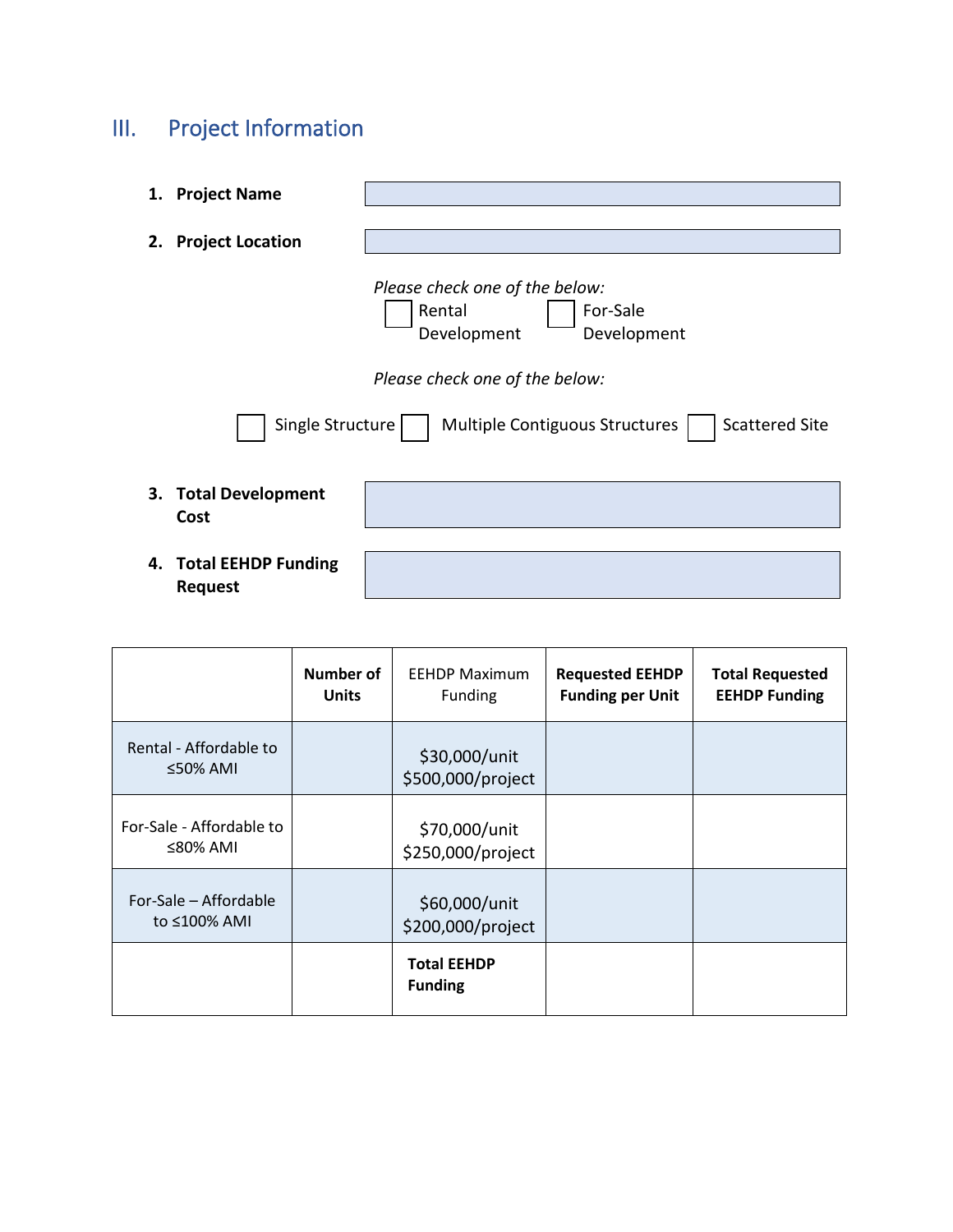| <b>Household</b><br><b>Size</b> | 30%      | 50%      | 60%      |
|---------------------------------|----------|----------|----------|
|                                 | \$17,450 | \$29,050 | \$34,900 |
| 2                               | \$19,950 | \$33,200 | \$39,850 |
| 3                               | \$22.450 | \$37,350 | \$44.850 |
| 4                               | \$26,200 | \$41,500 | \$49,800 |
| 5                               | \$30,680 | \$44,850 | \$53,800 |
| 6                               | \$35,160 | \$48,150 | \$57,800 |
|                                 | \$39,640 | \$51,500 | \$61,800 |
| 8                               | \$44,120 | \$54,800 | \$65,750 |

### **2020 Pittsburgh Area Median Income Limits**

### **5. Uses of Adjacent Properties**

| On right and left sides $\parallel$ |  |
|-------------------------------------|--|
| At rear                             |  |
| In front, across street $ $         |  |

### <span id="page-4-0"></span>IV. Project Narratives

### <span id="page-4-1"></span>1. Project Background

Briefly summarize the nature of the funding request, and a brief description of the project. Include the project's history and intended impact.

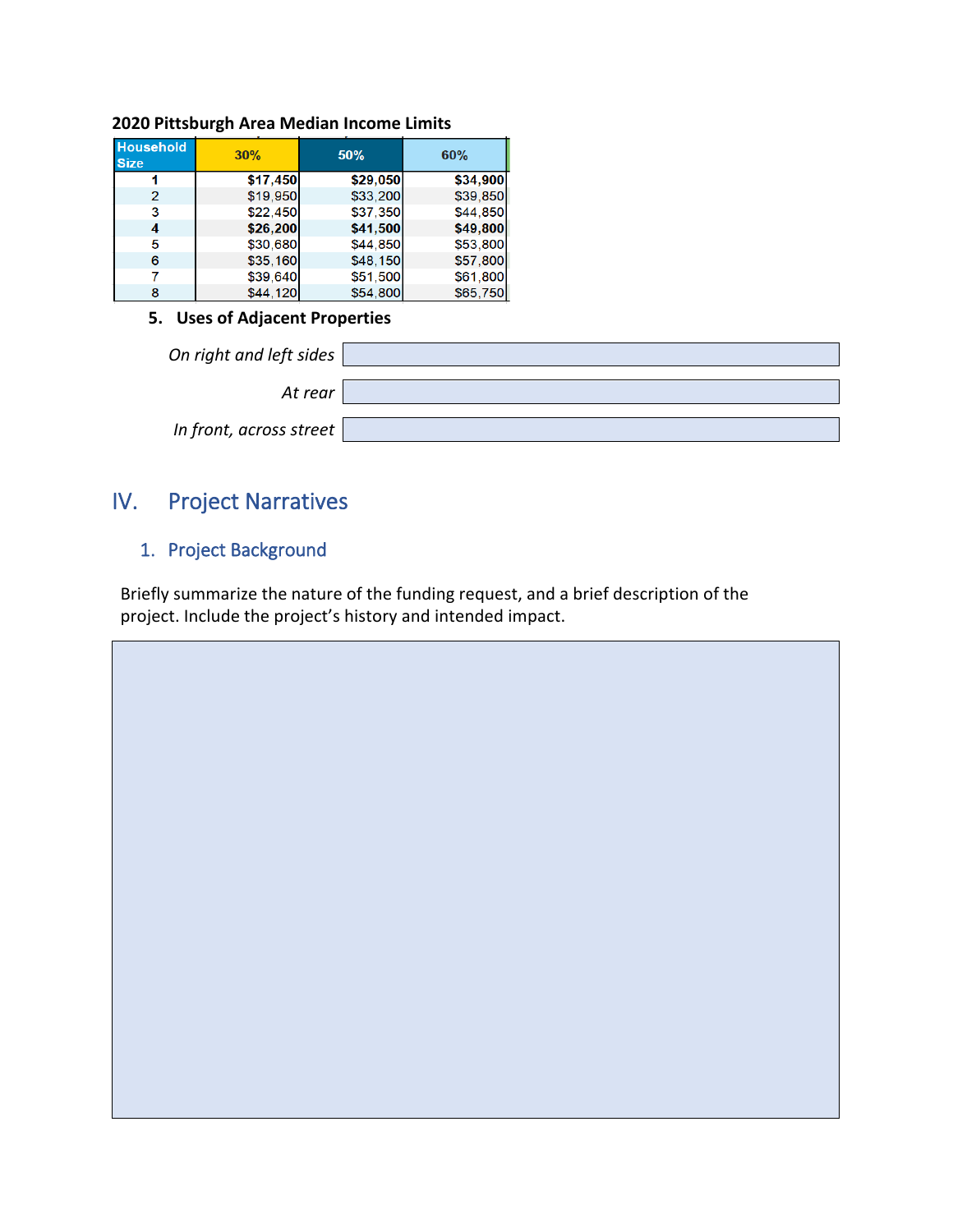What role has the community played in developing this project?

Is the property occupied? Will there be any temporary relocation?

What is the timeline to begin and complete construction?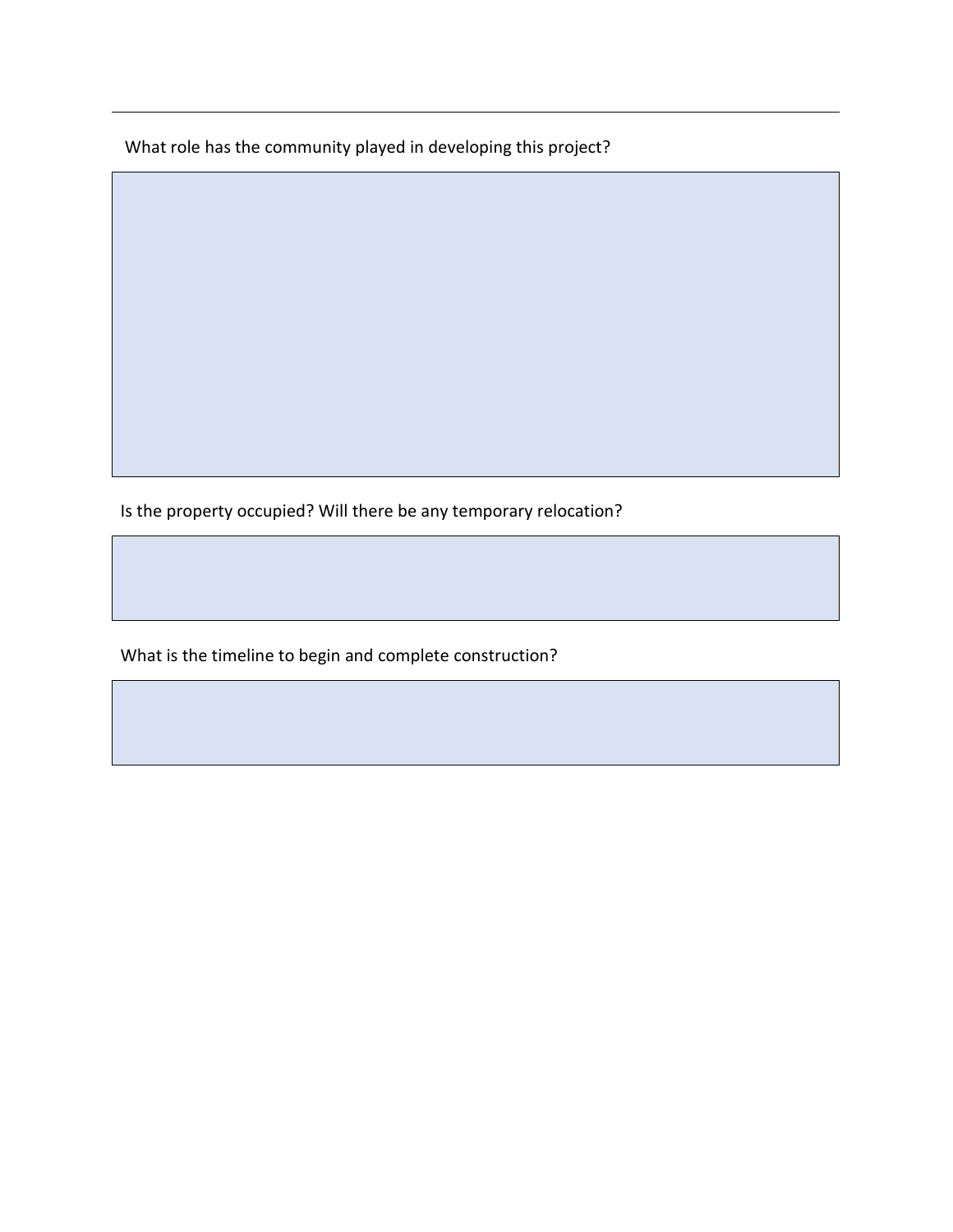### <span id="page-6-0"></span>2. Development Team

Describe the relationship among the development team members. Which team members have worked together on previous projects? Do any members share identity of interest?

| Have any team members been disbarred? If yes, please explain.<br>Yes<br>$\sqrt{\mathsf{No}}$ |
|----------------------------------------------------------------------------------------------|

In the team member descriptions below, please indicate which projects which have received URA funding, if any.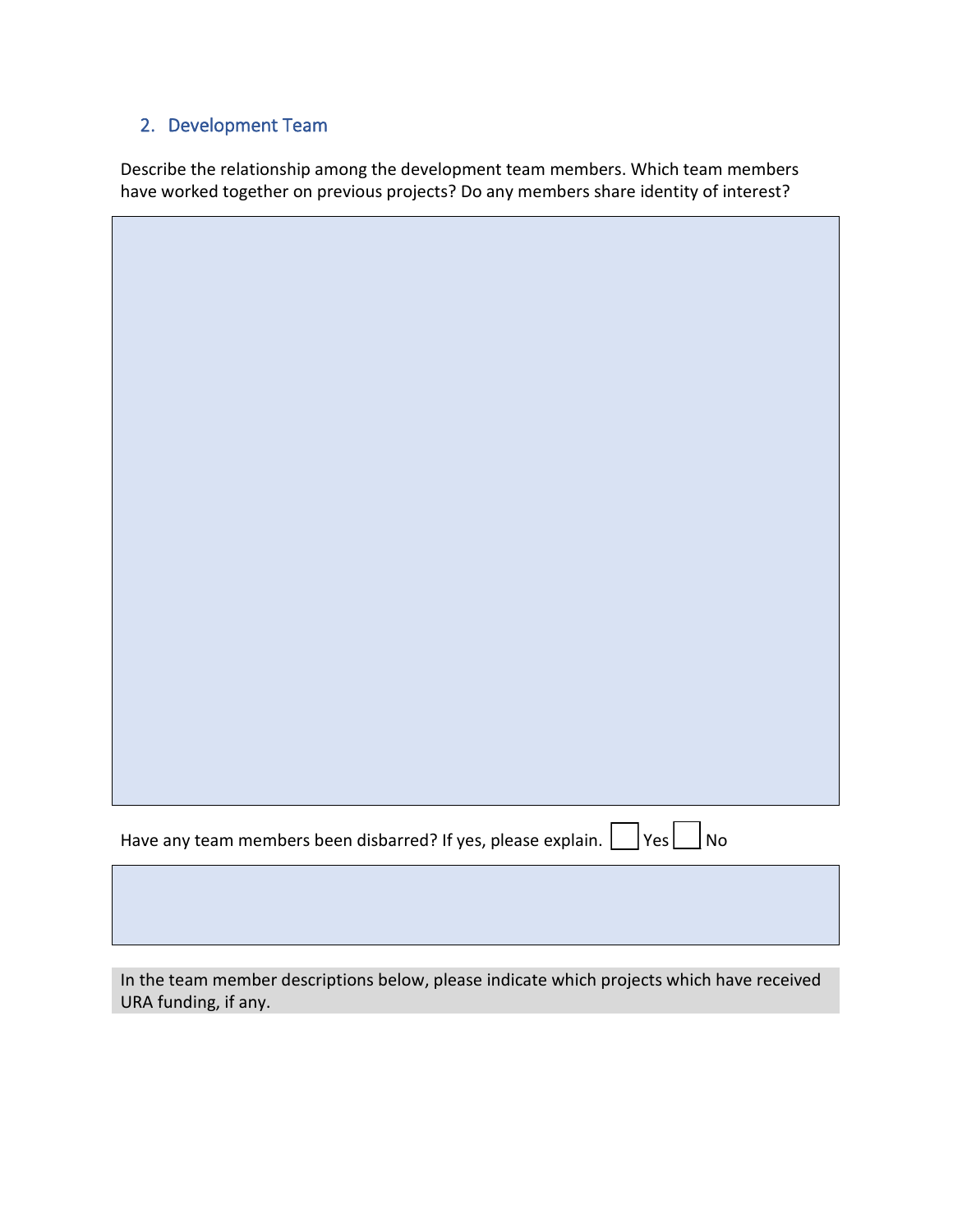#### **DEVELOPER**

- $\Box$  Summarize the qualifications and experience with projects of similar size, type, and financing. List the specific projects the developer had completed which are most comparable.
- $\Box$  Provide an overview of the financial position of the developer. Highlight organizational financial strengths as demonstrated in the financials and address any issues (including liquidity, negative cashflow, or contingent liabilities) which might arise in review of the financials.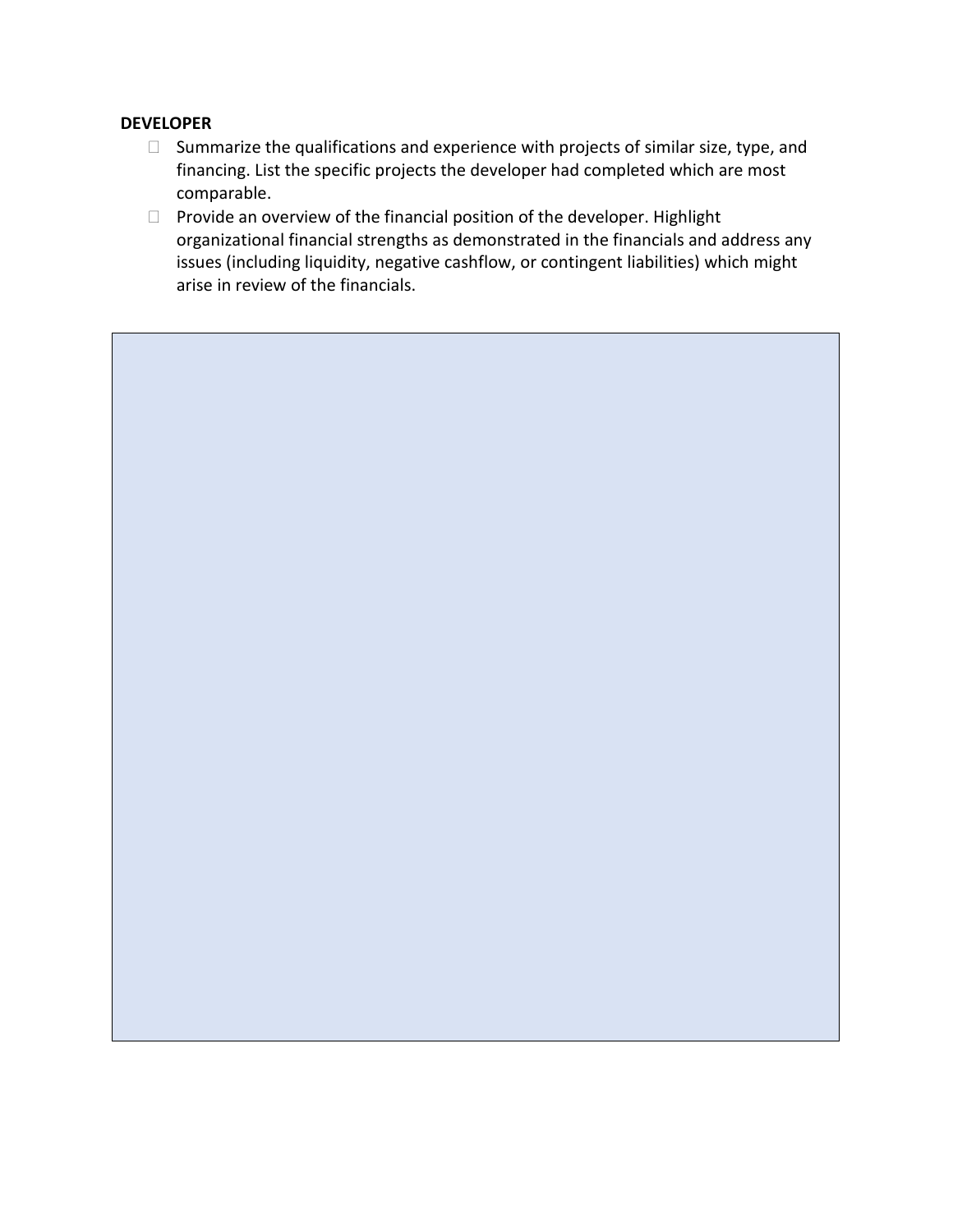#### **BORROWER/APPLICANT**

 $\Box$  Describe below the legal structure(s) and dates of organization of the borrower and applicant, including all related entities. Include legal organizing documents as ATTACHMENT 1. Include an organizational chart describing the relationship of the borrower and applicant to ALL related entities which are part of the development team as ATTACHMENT 2. Indicate those who are the principals of the borrower and applicant and all other related entities that are part of the development team.

*For any entity with a 20% or greater ownership stake in the borrower and/or applicant:*

- $\Box$  Provide an overview of the financial position of the borrower/applicant (and any guarantor). Highlight organizational financial strengths as demonstrated in the financials and address any issues (including liquidity, negative cashflow, or contingent liabilities) which might arise in review of the financials.
- $\Box$  Include 3 years of audited financial statements and current management statements, or, if the borrower/applicant does not have audited financial statements, provide 3 years of management statements plus annual tax returns including attachments, as ATTACHMENT 3.
- $\Box$  A completed Qualified Borrower Check is required for all entities with a 20% or greater ownership stake in the borrower and/or applicant[. Fill out this form](https://www.ura.org/media/W1siZiIsIjIwMjAvMDkvMjQvOGJhYnllcms0bl9RdWFsaWZpZWRfQnV5ZXJfQXBwbGljYXRpb24uZG9jeCJdXQ/Qualified%20Buyer%20Application.docx) and submit as ATTACHMENT 4.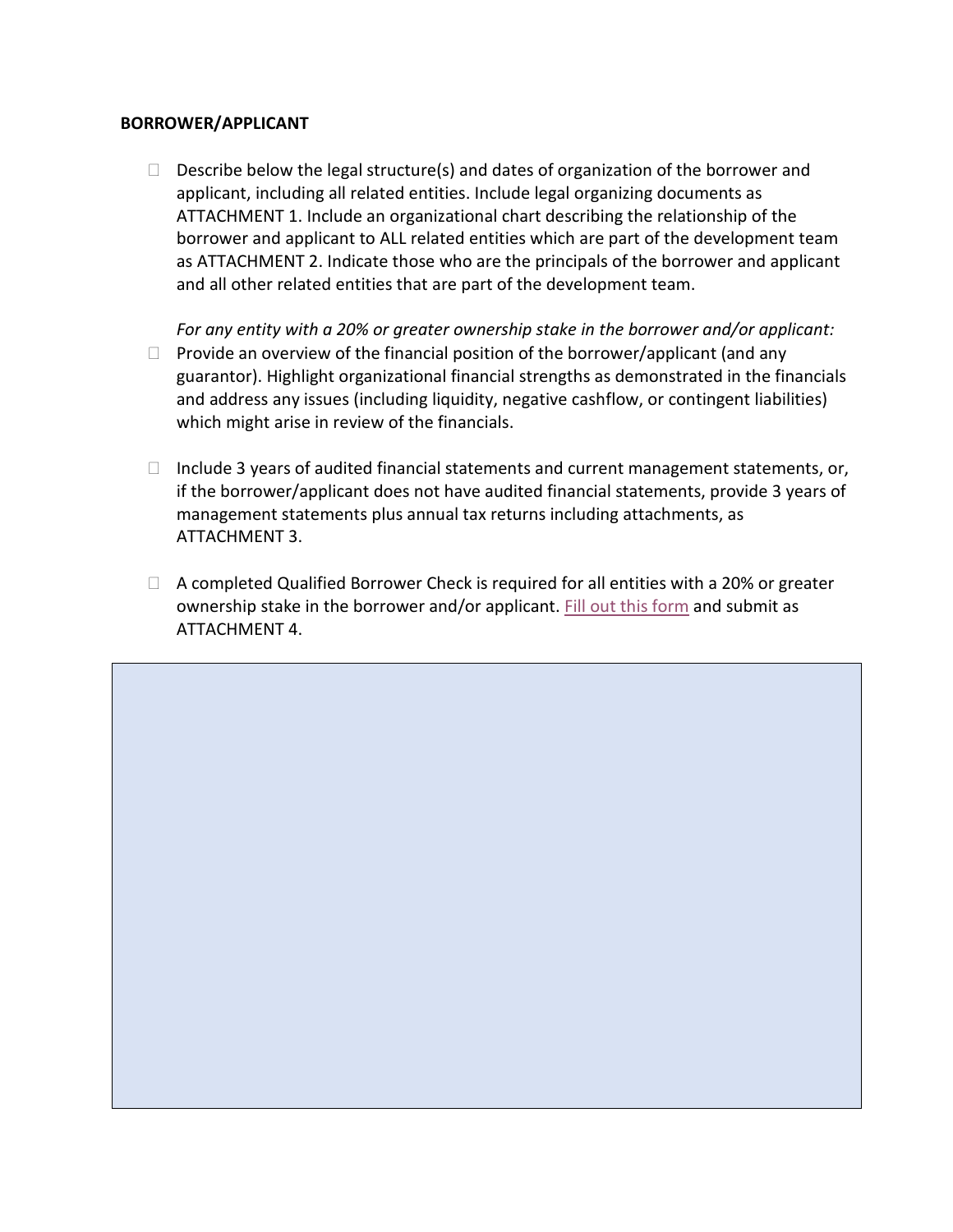#### **NON-PROFIT APPLICANT**

- $\Box$  What is the non-profit's role in this project? Priority will be given to project that include non-profit applicants with significant decision-making roles, such as developer, co-developer, or property manager.
- $\Box$  Discuss the overall composition of the board (number of members, % within the neighborhood), and names of key board members.
- $\Box$  Describe when was the organization incorporated.
- $\Box$  Include as ATTACHMENT 5 the Articles of Incorporation, bylaws, and IRS determination letter confirming 501©3 status of the Non-Profit Applicant.
- $\Box$  If the non-profit applicant is not also the borrower/applicant, a written agreement, signed by both parties, describing the roles and relationship between the entities is required. Is there a written agreement?  $\Box$  Yes  $\Box$  No
	- o If yes, include as ATTACHMENT 6.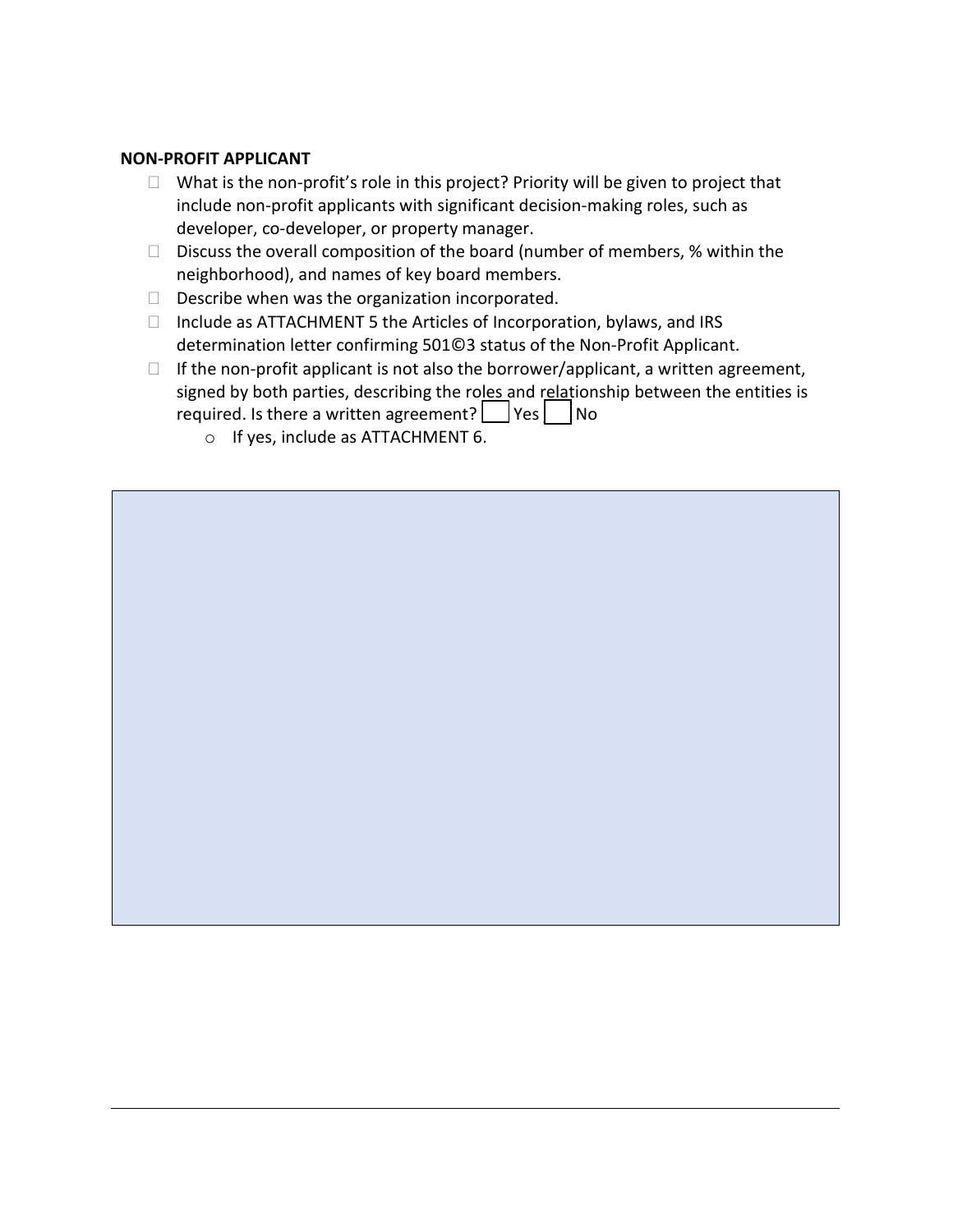### **GENERAL CONTRACTOR**

 $\Box$  Explain the qualifications of the selected or anticipated contractor, including the age of the firm. Explain the selection process: competitive bid, negotiation, RFP, etc.

### **ARCHITECT**

 $\square$  Describe the experience and qualifications of the design firm, with emphasis on most comparable projects.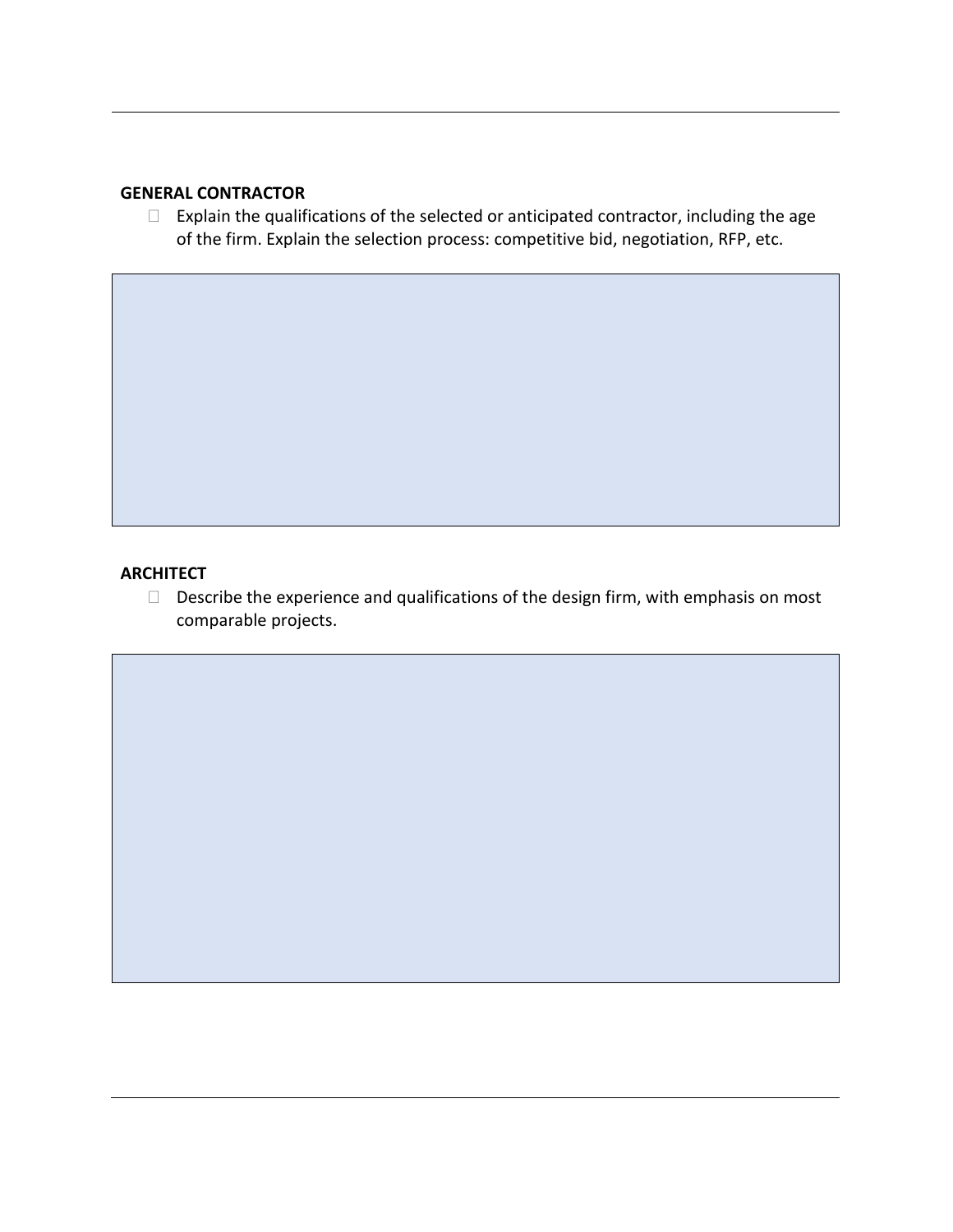### **RENTAL PROJECTS - PROPERTY MANAGEMENT**

- $\Box$  Detail the qualifications, and the number of properties and units managed. Identify the most comparable projects.
- $\Box$  What is the number and type of staff?
- $\Box$  Is it a non-profit or for-profit company?  $\Box$  Non-profit  $\Box$  For-profit

### **CONSULTANT**

 $\Box$  If used, explain qualifications and experience, as well as the role this individual or firm will play in the project. (Examples of the types of consultants to describe, if used, include: development, relocation, green building)

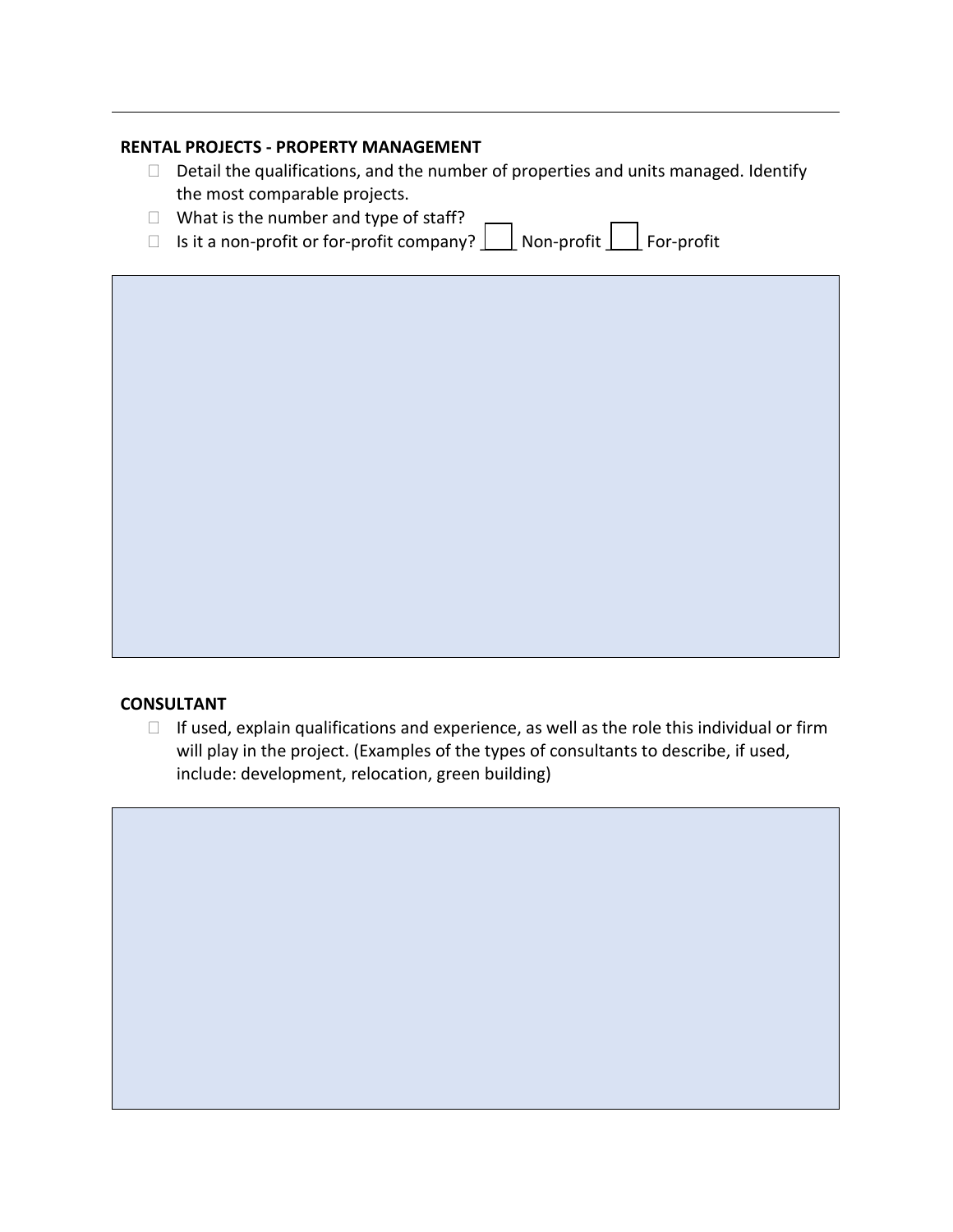### **CONSTRUCTION MANAGER**

 $\Box$  If any, describe their experience managing this scale and type of construction project.

#### **Minority and Women Business Enterprise (M/WBE)**

- $\Box$  All proposals must include a  $1-2$  page MWBE Narrative on the Borrower's letter-head acknowledging the URA's policy of 18% Minority-Owned Business participation and 7% Women-Owned Business participation for projects with total project costs exceeding \$250,000. This should be submitted as ATTACHMENT 7. MWBE Narratives may outline planned outreach efforts, vendors already under agreement for the project, the developer's history with MWBE requirements on other projects, etc.
- □ A complete Final MWBE Plan will be submitted to URA Staff prior to loan closing.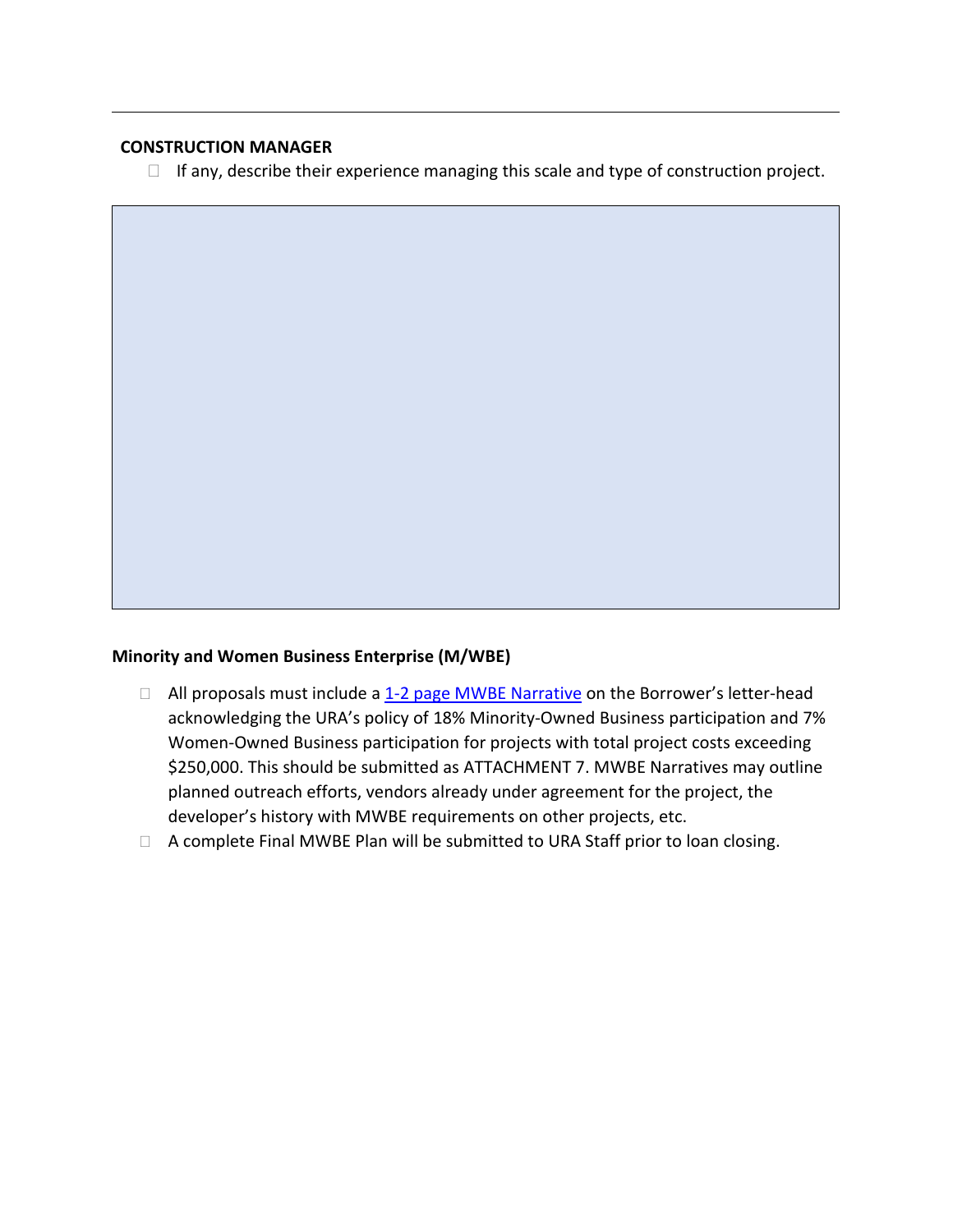### **RENTAL PROJECTS - SERVICE PLAN AND PROVIDER (IF ANY)**

- $\Box$  Describe the services to be provided to tenants and state who will provide those services.
- $\Box$  What is the provider's experience with the project population? What is the provider's experience working with this property manager and/or owner?
- $\Box$  Is there appropriate space available for the projected on-site services?  $\Box$  Yes  $\Box$  No
- □ Attach a services budget as ATTACHMENT 8 and a service agreement, MOU, or letter of commitment with provider as ATTACHMENT 9.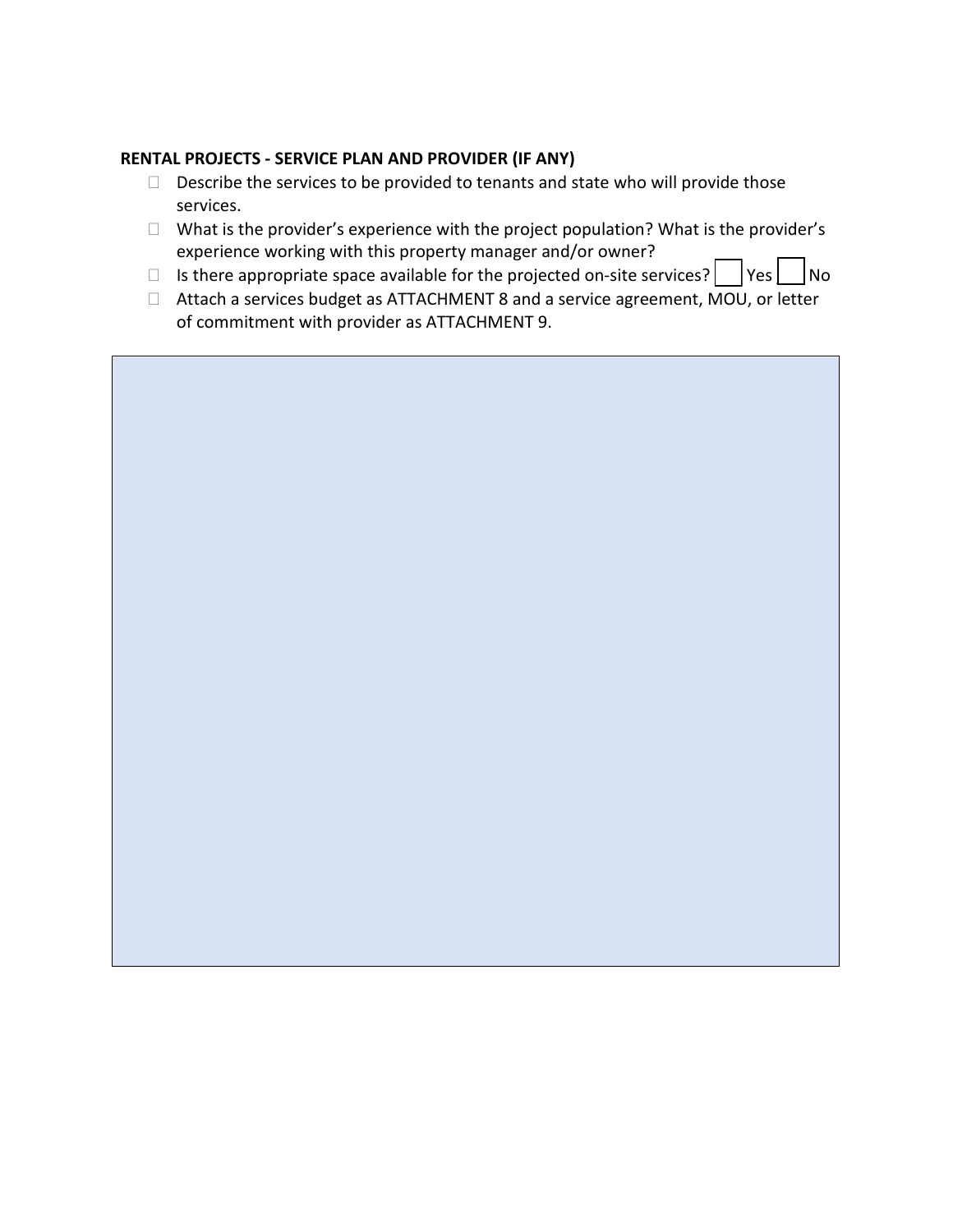### <span id="page-14-0"></span>3. Sources and Uses

- $\Box$  Describe the general financing structure of the project in the space below.
- □ For each Committed source, include commitment letter as ATTACHMENT 10.
- $\Box$  For any potential source applied for but not yet committed, include amount applied for, timeline for commitment and contact information below.
- $\Box$  Describe any existing debt secured by project property, and whether it will remain in place at closing of the EEHDP loan/grant.
- $\Box$  Is this project funded by 4% LIHTC, 9% LIHTC, New Markets Tax Credits, Federal Home Loan Bank Affordable Housing Program funds, or Historic Tax Credits? If so, please describe the tax credit financing structure in this section below.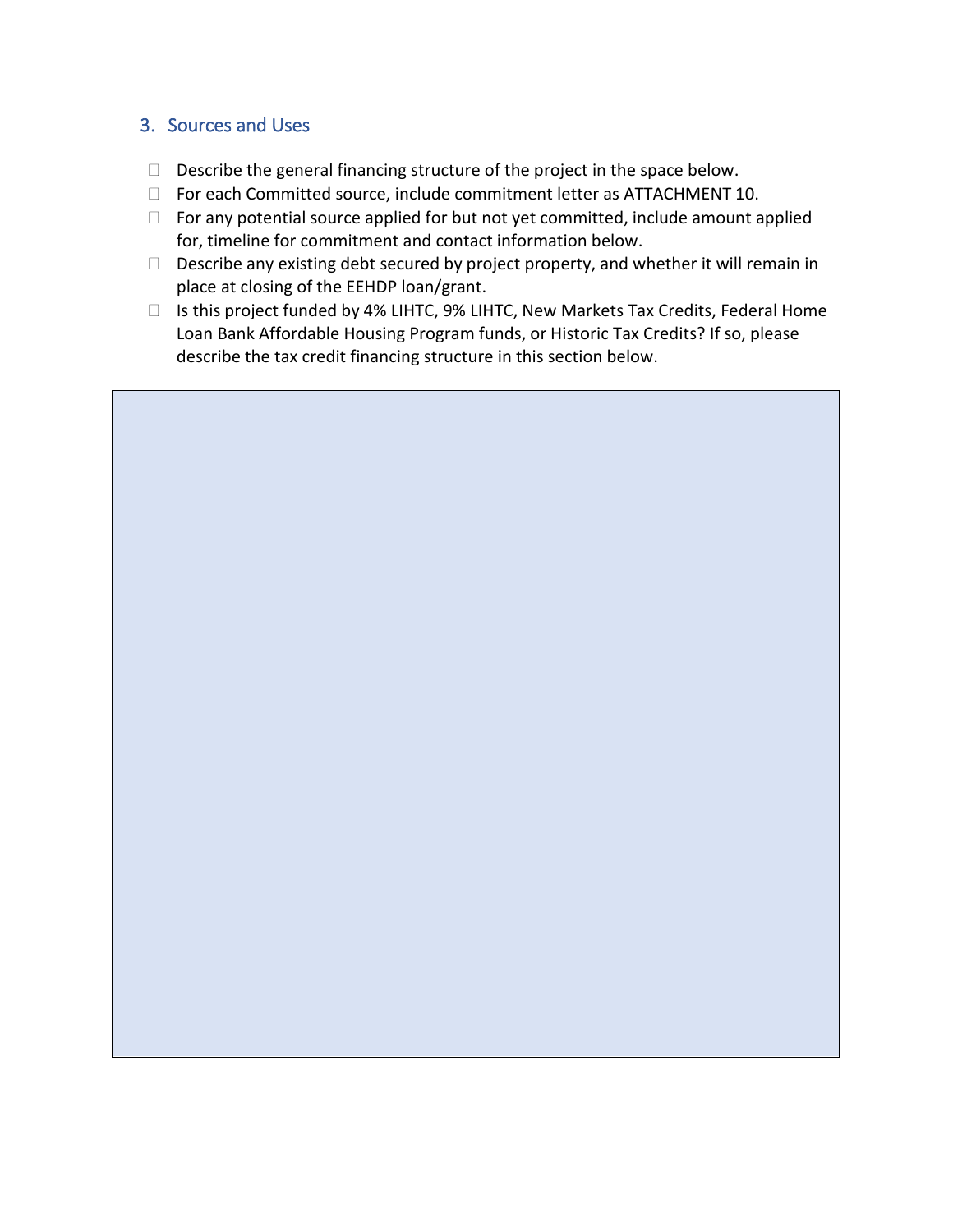### <span id="page-15-0"></span>4. Development Budget

For LIHTC Applicants only: are there any cost items which will require a waiver from PHFA?  $\Box$  Yes  $\Box$  No

#### **COST COMPARISON**

 $\Box$  Explain why costs are reasonable for this project. Address any specific costs which might fall outside the range of expectations and provide an explanation for higher or lower than typical expenses.

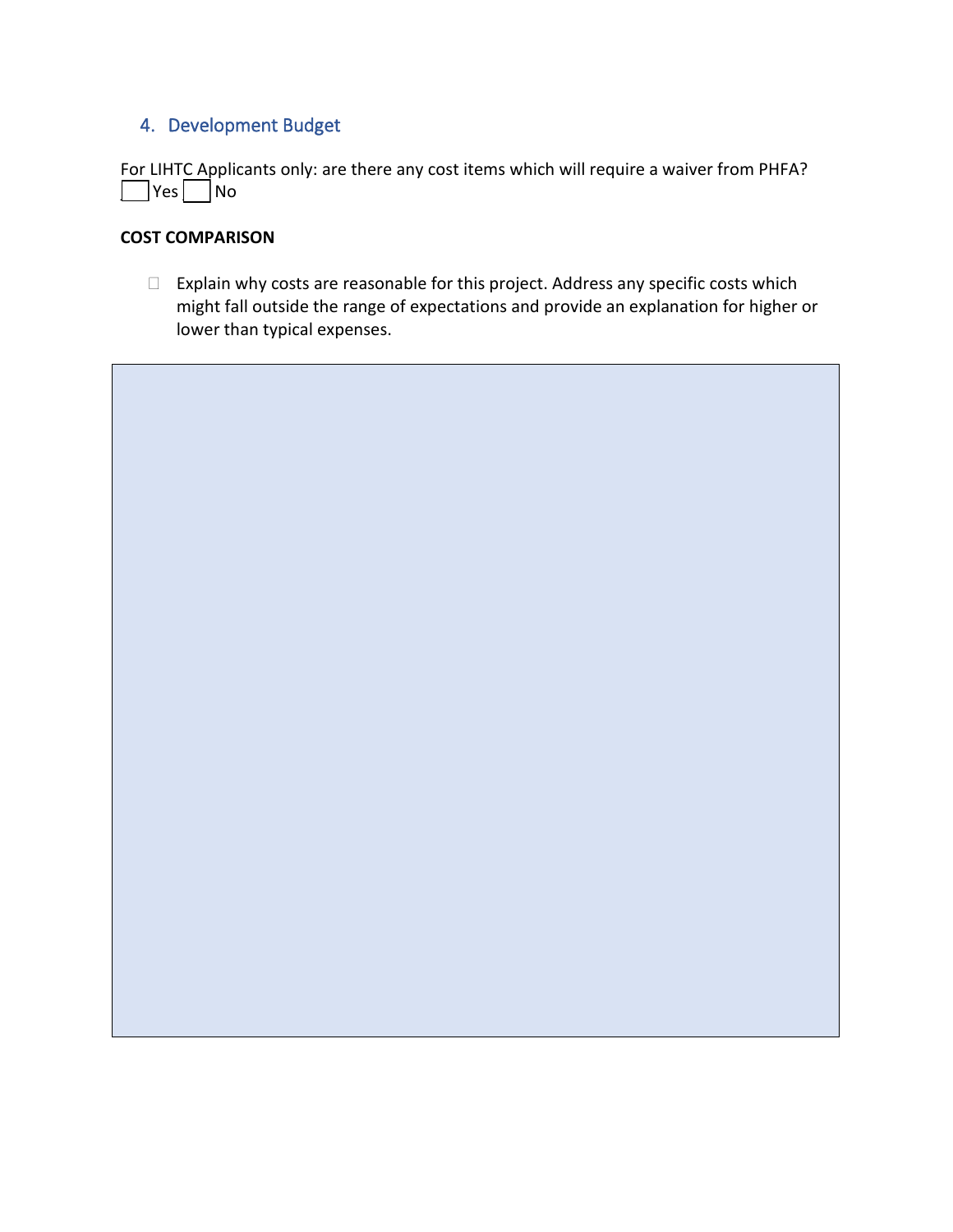### **CONSTRUCTION COSTS**

- $\Box$  Describe the construction, including any special features.
- $\Box$  Include bids, plans, and drawings as ATTACHMENT 11. (Signed, sealed and dated construction documents are preferred, however EEHDP will accept construction documents at 50% or greater.)
- $\Box$  How were the construction costs calculated?
- $\Box$  Is there a contract with a contractor?  $\Box$  Yes  $\Box$  No
	- o If so, include as ATTACHMENT 12.
- $\Box$  How was the level of capitalized reserves determined? (Rental projects only)
- $\Box$  Is there a capital needs assessment? | Yes | No
	- o If so, include as ATTACHMENT 13.

### **OTHER DEVELOPMENT COSTS**

- $\Box$  Describe the results of any environmental testing. Where in the budget is any needed remediation included?
- $\Box$  Rental projects only Will temporary relocation be required? | Yes | No
	- $\circ$  If so, please describe the staffing, URA reserves the right to review additional information regarding information. the answer is yes to either, complete the relocation budget in the Excel workbook.
	- o What is the total relocation expense? How will relocation be staffed?

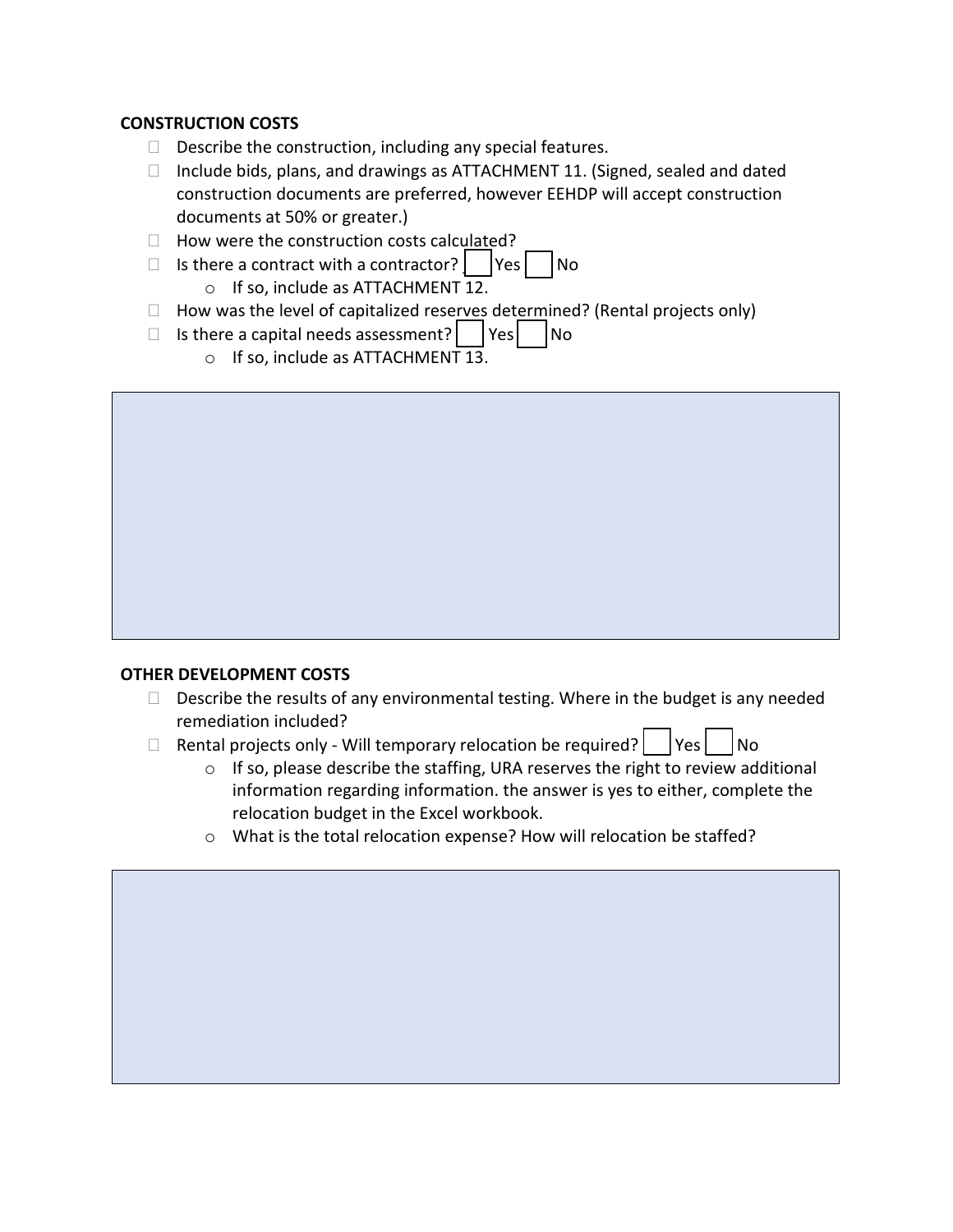### <span id="page-17-0"></span>5. Rental Projects Only - Operating Budget and Pro-Forma

Please note that the total rent plus all utilities for EEHDP assisted units cannot exceed 30% of the applicable income range (50% AMI). Maximum gross rents by unit type are listed [here.](https://www.ura.org/media/W1siZiIsIjIwMjAvMTAvMDgvMXo4empmMWFhOF8yMDIwX1JlbnRfTGltaXRzLnBkZiJdXQ/2020%20Rent%20Limits.pdf) Utility allowances (**deducted** from gross rent for any utilities not paid by owner) shall be calculated per *this exhibit*. If Applicant chooses to use a different utility calculation, please explain/attach this calculation.

### **RENTAL REVENUE**

- $\Box$  What factors were considered in setting the rent?
- $\Box$  What percentage is the proposed rent of the maximum allowable rent?

### **SUBSIDY REVENUE**

- $\Box$  Does the operating budget reflect operating subsidies?  $\Box$  Yes  $\Box$  No
- $\Box$  If so, are subsidies committed or applied for? Explain.

### **UTILITY EXPENSES**

 $\Box$  What information has been used to calculate owner's utility expense? What utilities are residents responsible for? (NOTE: Unless all utilities are included in rent, resident utility allowance shall be calculated pe[r this exhibit](https://www.ura.org/media/W1siZiIsIjIwMjAvMTAvMDgvNmk2bHg4czIxYl8yMDIwX1V0aWxpdHlfQWxsb3dhbmNlLnBkZiJdXQ/2020%20Utility%20Allowance.pdf) and subtracted from gross rent. If Applicant chooses to use a different utility calculation, please explain/attach this calculation).

### **OVERALL OPERATING EXPENSES**

- $\Box$  What is the operating expense per unit?
- $\Box$  Explain why this is an appropriate rate for this property.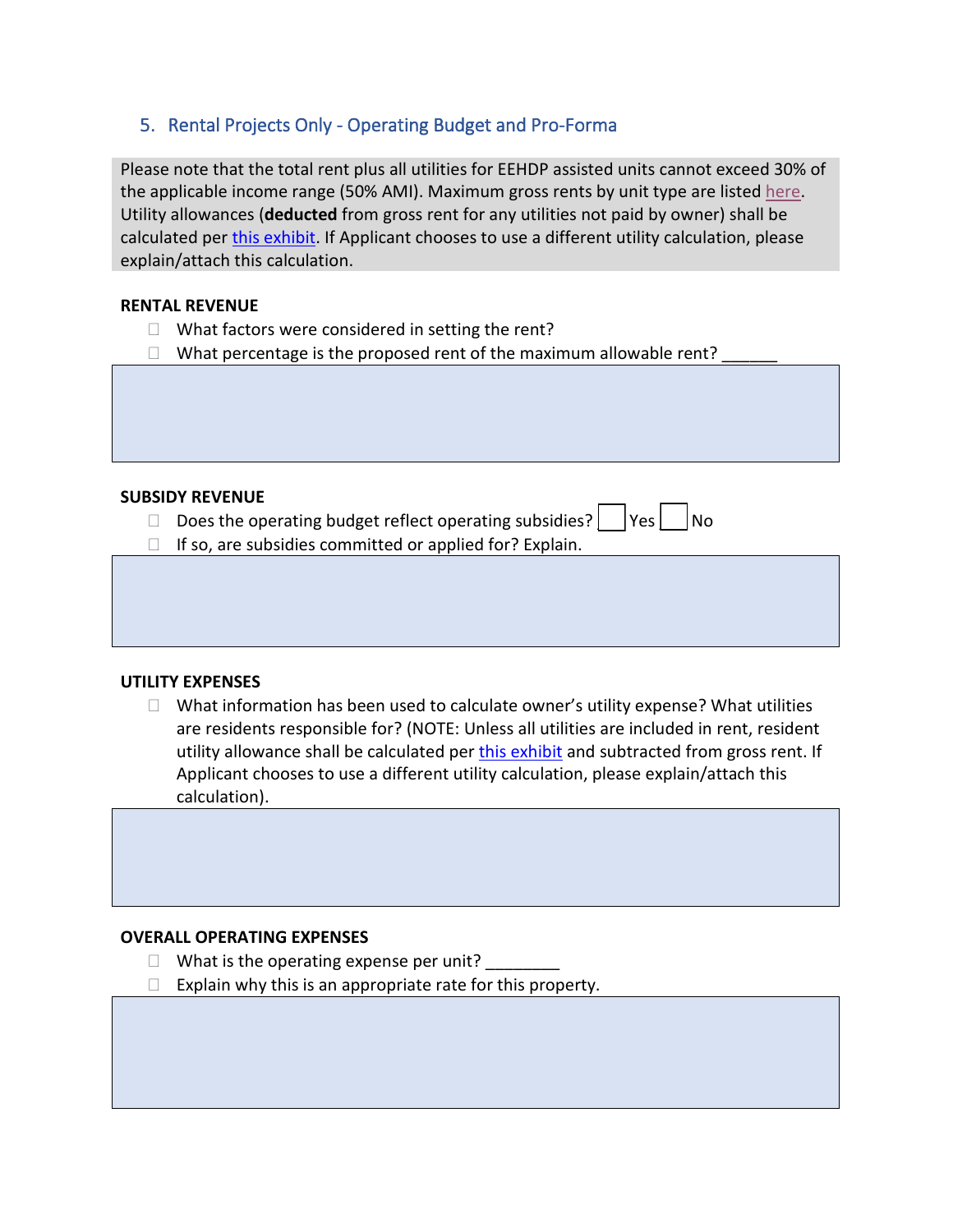### <span id="page-18-0"></span>6. For-Sale Projects Only – Level of Affordability

What is the level of affordability for the units included in this project? How many will be affordable to households at or below 80% AMI, and how many will be affordable to households between 80%-100% AMI? Clarify whether second deferred mortgage financing will be utilized to reach any of these levels of affordability. Include detail about sources of planned deferred financing to be accessed by the end buyer.

### <span id="page-18-1"></span>7. Market Overview and Appraisal

### **DEMAND**

- $\Box$  Describe the demand for this project. What is the market area this project will serve?
- $\Box$  For-Sale Projects What are typical sales prices for this type of project in this area?
- $\Box$  Rental Projects What are typical rents for comparable projects in this area?

#### **APPRAISAL**

- $\Box$  If the property is being acquired, or has been acquired within the past 2 years, what is the appraised value?
- $\Box$  What is the date of the appraisal?
- $\Box$  Include an appraisal (if applicable) as ATTACHMENT 14.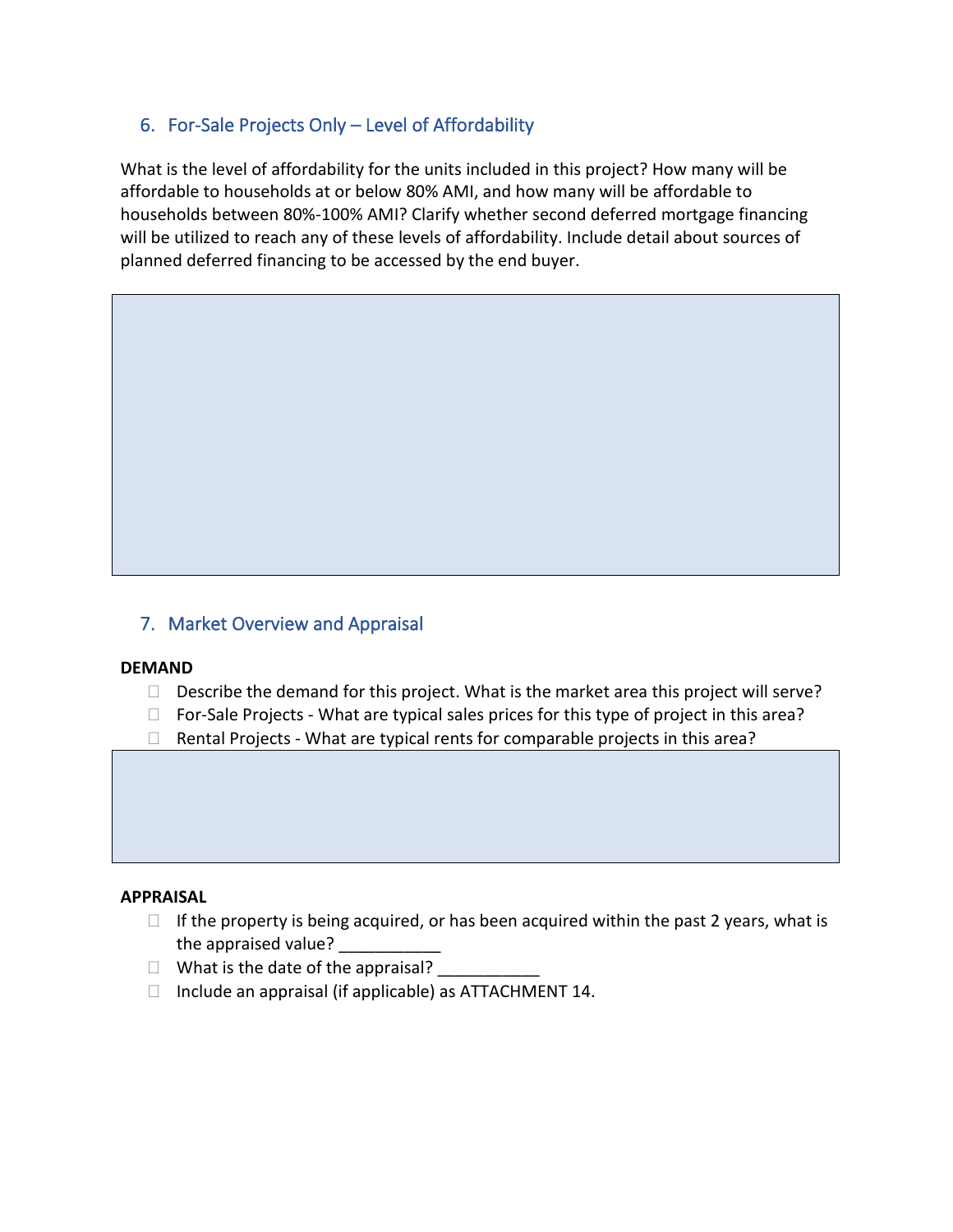### <span id="page-19-0"></span>8. Term of Affordability

The minimum term of affordability is 30 years for rehabilitated property and 40 years for new construction. Affordability will be enforced through a recorded mortgage and restrictive covenant. Priority is awarded for terms of affordability that exceed EEHDP minimums.

What is the term of affordability? \_\_\_\_\_\_\_\_\_

Describe below if other lenders involved with this project require certain affordability requirements (may include ground lease, deed restriction and covenants)?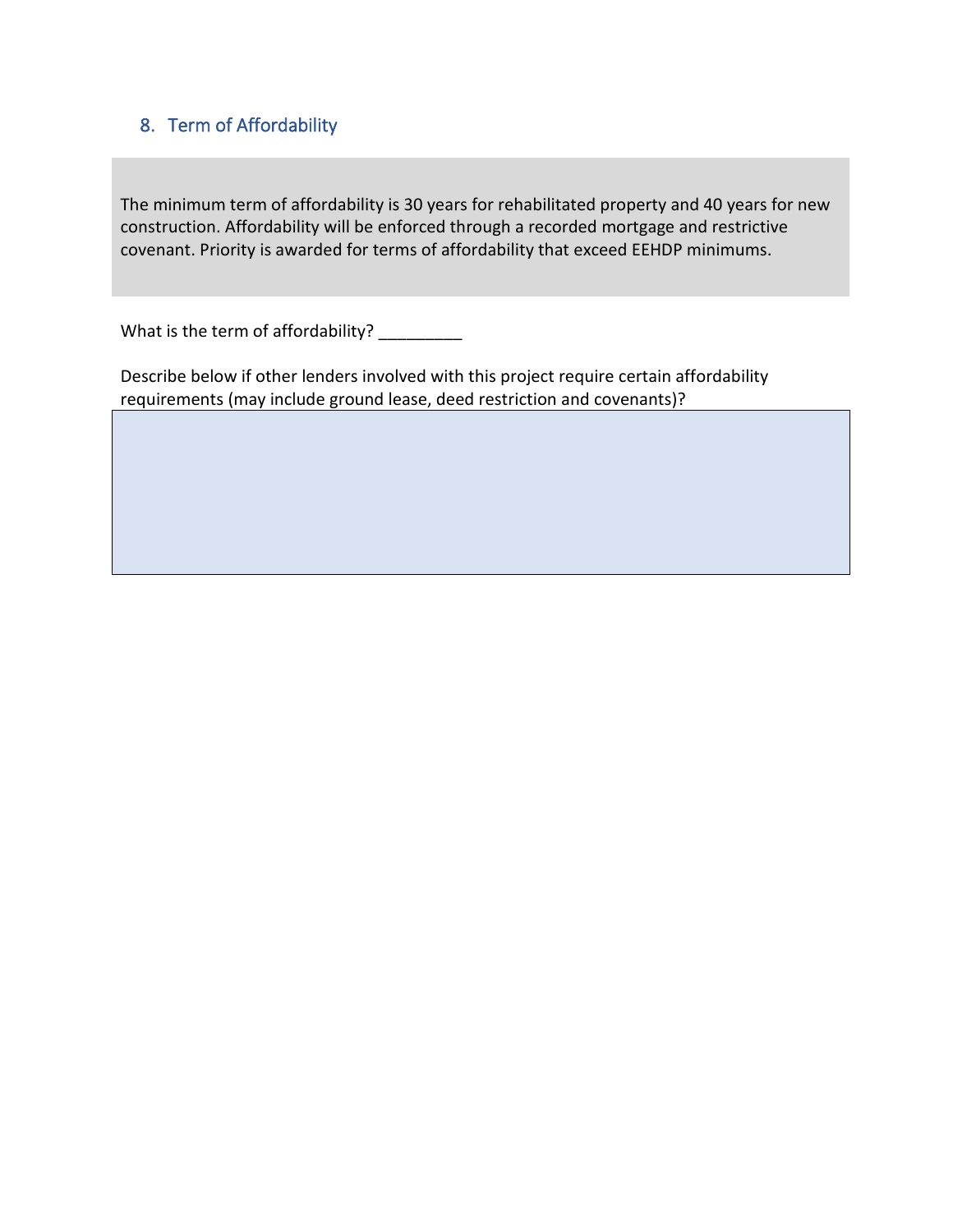### <span id="page-20-0"></span>9. Project Importance and Fair Housing

Discuss the importance of the transaction to the applicant, the neighborhood, and the City. How will the residents of the neighborhood benefit from the project?

ATTACHMENT 15 – Provide a completed [Affirmative Fair Housing Marketing Plan](https://www.ura.org/media/W1siZiIsIjIwMjAvMDkvMjQvYXV5Y2txa2J3X0hVRF9GYWlyX0hvdXNpbmdfTWFya2V0aW5nX1BsYW4uUERGIl1d/HUD%20Fair%20Housing%20Marketing%20Plan.PDF)

### <span id="page-20-1"></span>10. Visitability

All units in both rehabilitated and new project must meet visitabiity standards to the greatest extent feasible. Describe below how this project will address issues related to visitability.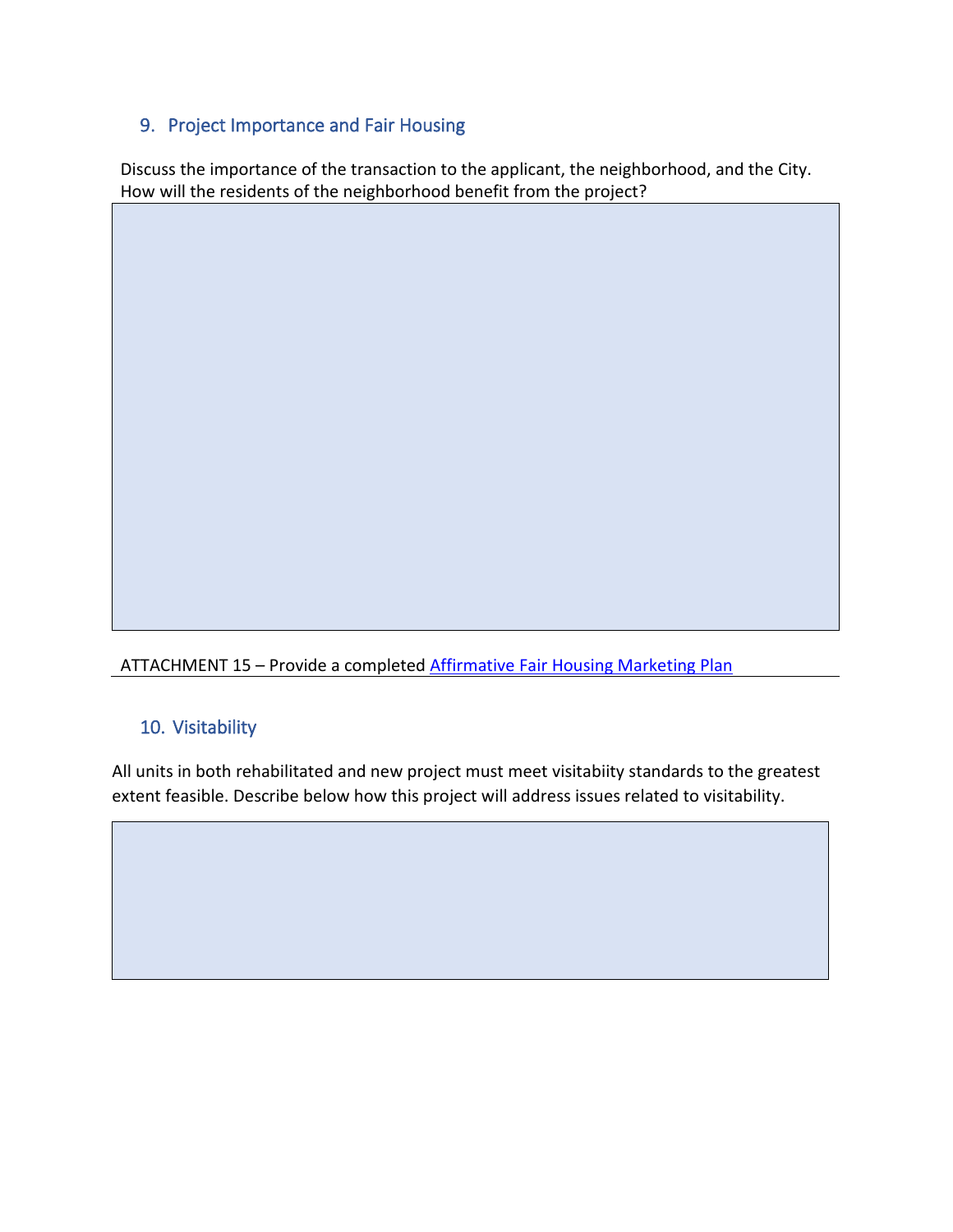### <span id="page-21-0"></span>11. Energy Efficiency/Environmental Impact

Provide as much detail as possible to explain the ways in which the project will achieve energy efficiency above expected baseline. Include information about building materials, building systems, appliances, and if any energy efficiency certifications are being sought for the project (i.e. Enterprise Green Communities, LEED, WELL, DOE Zero Energy Homes, etc.).